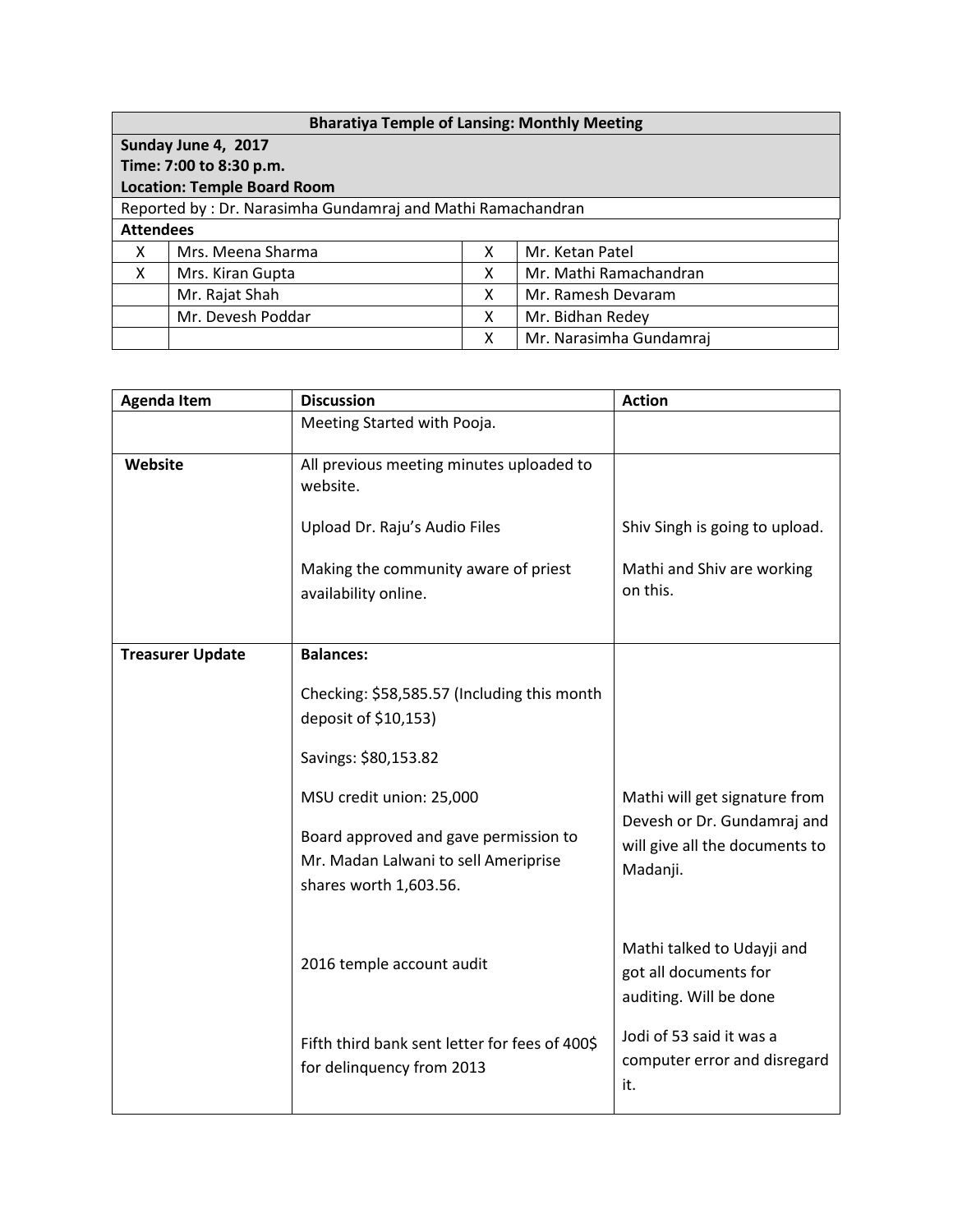|                                   | <b>Ornaments Audit:</b><br>Audit will be conducted in three phases.<br>First two phases were completed with the<br>help of the following volunteers.<br>Muljibhai Patel, Pravinaben Patel and<br><b>Chandra Bisht</b> | Mathi will Schedule and<br>complete the last phase of<br>the audit.                                                                                                                     |
|-----------------------------------|-----------------------------------------------------------------------------------------------------------------------------------------------------------------------------------------------------------------------|-----------------------------------------------------------------------------------------------------------------------------------------------------------------------------------------|
|                                   | Hundi Coins Deposit                                                                                                                                                                                                   | Nandita Jain ji has collected<br>the hundi coins and will<br>deposit in MSU credit union.                                                                                               |
| <b>Fundraising Update</b>         | Fundraising committee again to meet in<br>July.                                                                                                                                                                       | Dr. Raj will schedule the<br>meeting.<br>Dr. Raj to send email to<br>Kiranji to order saving bank<br>piggy banks.                                                                       |
| <b>Priest Committee</b><br>update | Discussed borrowing items from temple                                                                                                                                                                                 | No one can borrow items<br>from the temple except<br>when they are used for<br>temple purposes. Utensils can<br>be borrowed if they are used<br>for food to be brought to the<br>temple |
|                                   | Viewing of TV screens by priests for<br>security.                                                                                                                                                                     | Priest committee to discuss<br>with priests for location of<br>their seating.                                                                                                           |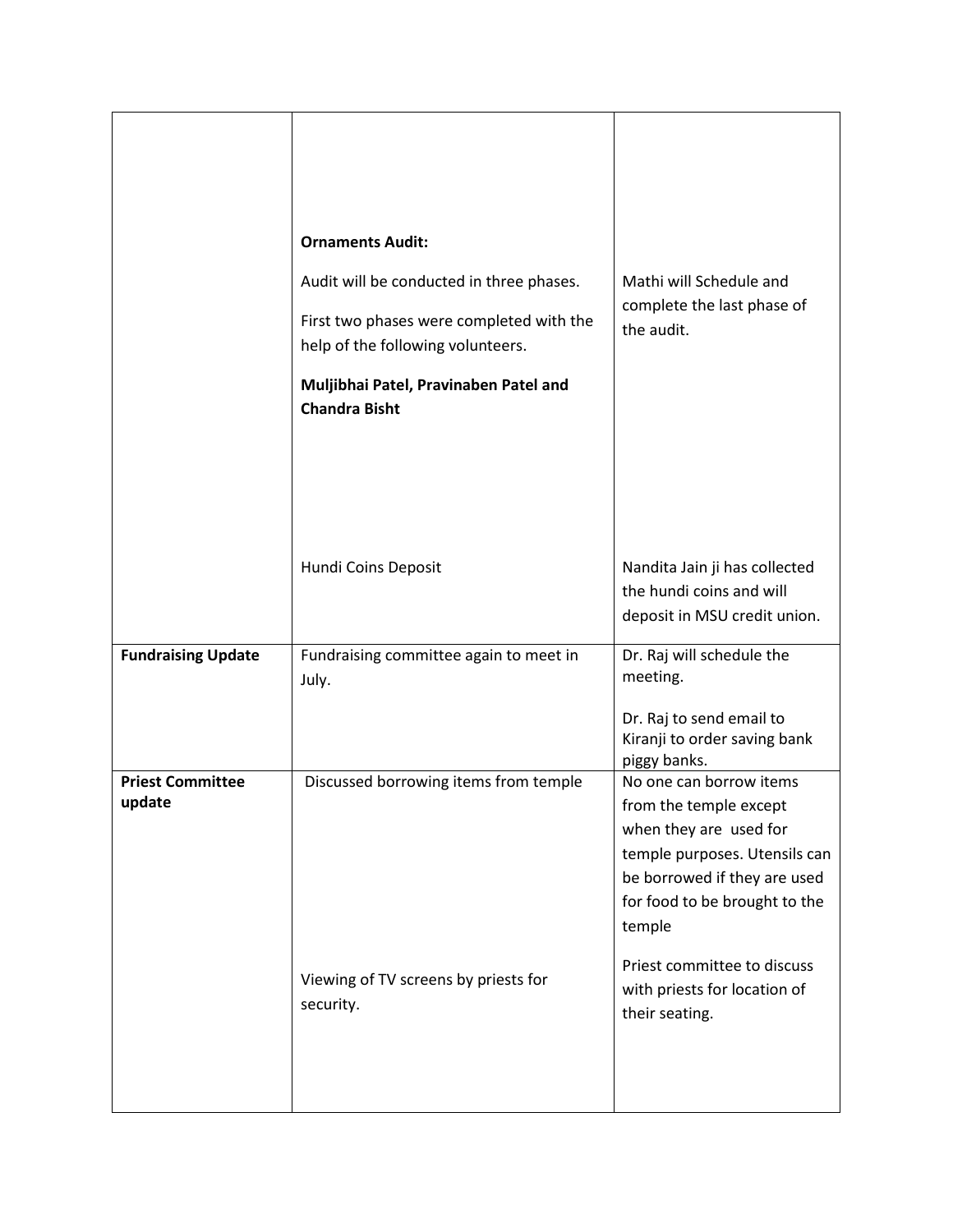|                           |                                                                              | They still work with battery<br>replacement, so no change                                      |
|---------------------------|------------------------------------------------------------------------------|------------------------------------------------------------------------------------------------|
|                           | Cordless phones giving problems                                              | needed now                                                                                     |
|                           |                                                                              |                                                                                                |
|                           |                                                                              |                                                                                                |
|                           |                                                                              |                                                                                                |
| <b>Maintenance Update</b> | Part of the audio system not functioning<br>well.                            | Sandipji and Bidhanji are<br>working on this, estimate to<br>install by July 4 <sup>th</sup> . |
|                           | Lights to brighten the area just below the                                   | Ketanji is going to install the                                                                |
|                           | elevated sanctum area. Board approved<br>\$500 for this project.             | lights.                                                                                        |
|                           |                                                                              | Funds for lights. 500\$<br>donated by Sumanji                                                  |
|                           |                                                                              |                                                                                                |
|                           | New security cameras. Will look into a new<br>system to cover certain areas. | Ramesh and Bidhan working<br>on it.                                                            |
|                           |                                                                              |                                                                                                |
|                           | Parking Lot Lights - Contractor had fixed it                                 |                                                                                                |
|                           | but still one of the lights is not working.                                  | Ketanji is going to follow up.                                                                 |
|                           |                                                                              |                                                                                                |
|                           | Temple Basement Picture Frames Installed.                                    | Mathi and Ashokji are still                                                                    |
|                           |                                                                              | collecting funds for this                                                                      |
|                           |                                                                              | project. Two communities<br>want to sponsor. They will                                         |
|                           |                                                                              | send Photos to mathi for final<br>board approval                                               |
|                           | Cold water in bathrooms                                                      | Ketan will check                                                                               |
|                           | Uneven side walk way facing temple board                                     | Will be fixed prior to parking<br>lot resurfacing in summer.                                   |
|                           | room.                                                                        |                                                                                                |
|                           |                                                                              |                                                                                                |